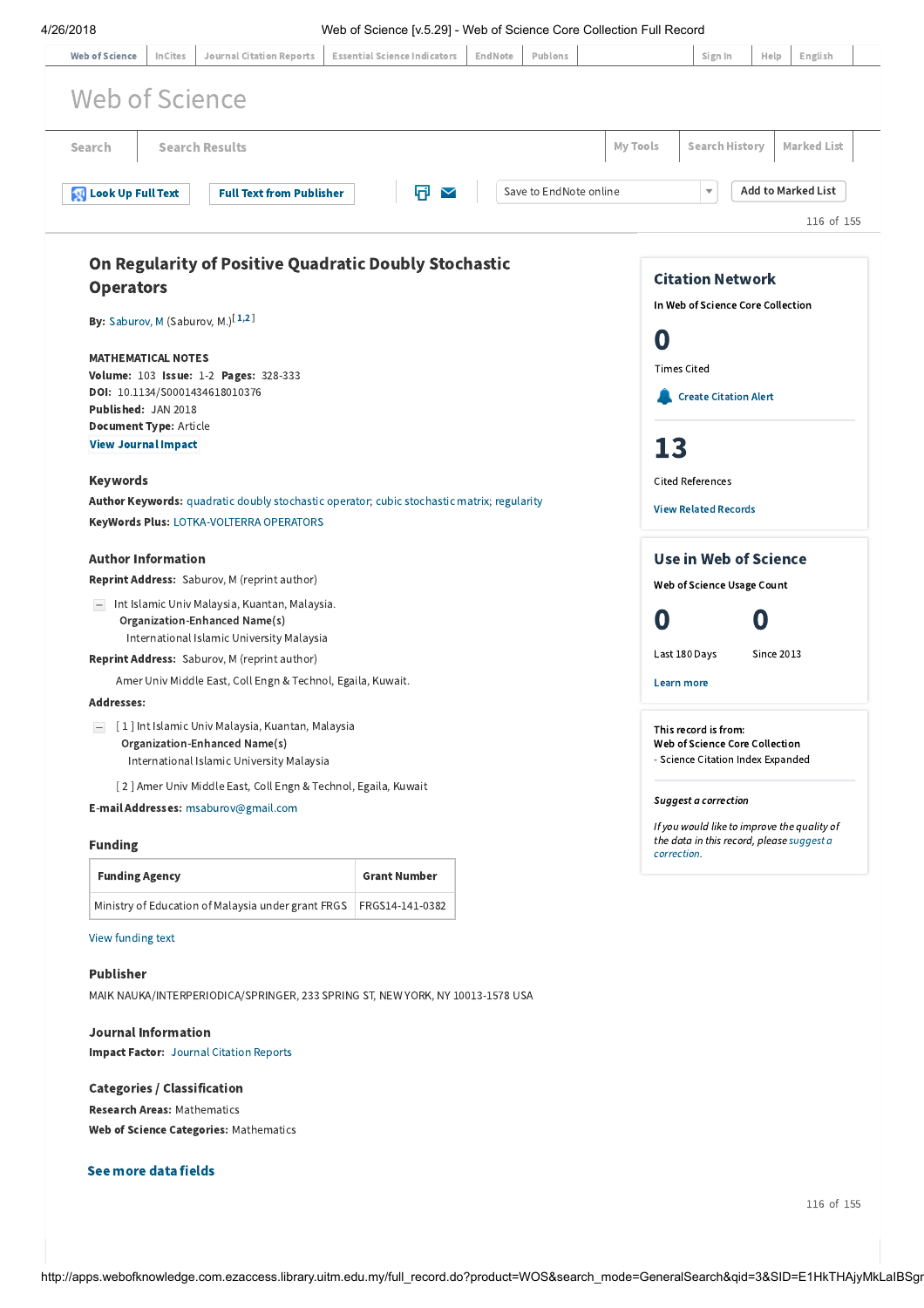## Cited References: 13

## (from Web of Science Core Collection) Showing 13 of 13 [View All in Cited References page](http://apps.webofknowledge.com.ezaccess.library.uitm.edu.my/summary.do?product=WOS&parentProduct=WOS&search_mode=CitedRefList&parentQid=3&parentDoc=116&qid=46&SID=E1HkTHAjyMkLaIBSgnv&colName=WOS&page=1) Title: [not available] By: Ganikhodzhaev, R. Study on Quadratic Stochastic Operators Published: 1993 Doctoral (Phys. - Math.) Dissertation in Russian Publisher: Tashkent State University, Tashkent Times Cited: [3](http://apps.webofknowledge.com.ezaccess.library.uitm.edu.my/CitingArticles.do?product=WOS&SID=E1HkTHAjyMkLaIBSgnv&search_mode=CitingArticles&parentProduct=WOS&parentQid=46&parentDoc=1&REFID=510658492&excludeEventConfig=ExcludeIfFromNonInterProduct) QUADRATIC STOCHASTIC OPERATORS AND [PROCESSES:](http://apps.webofknowledge.com.ezaccess.library.uitm.edu.my/CitedFullRecord.do?product=WOS&colName=WOS&SID=E1HkTHAjyMkLaIBSgnv&search_mode=CitedFullRecord&isickref=WOS:000291950900007) RESULTS AND OPEN PROBLEMS By: Ganikhodzhaev, Rasul; Mukhamedov, Farrukh; Rozikov, Utkir INFINITE DIMENSIONAL ANALYSIS QUANTUM PROBABILITY AND RELATED TOPICS Volume: 14 Issue: 2 Pages: 279-335 Published: JUN 2011 Times Cited: [74](http://apps.webofknowledge.com.ezaccess.library.uitm.edu.my/CitingArticles.do?product=WOS&SID=E1HkTHAjyMkLaIBSgnv&search_mode=CitingArticles&parentProduct=WOS&parentQid=46&parentDoc=2&REFID=416884549&excludeEventConfig=ExcludeIfFromNonInterProduct) [G-decompositions](http://apps.webofknowledge.com.ezaccess.library.uitm.edu.my/CitedFullRecord.do?product=WOS&colName=WOS&SID=E1HkTHAjyMkLaIBSgnv&search_mode=CitedFullRecord&isickref=WOS:000300482500027) of matrices and related problems I By: Ganikhodzhaev, Rasul; Mukhamedov, Farrukh; Saburov, Mansoor LINEAR ALGEBRA AND ITS APPLICATIONS Volume: 436 Issue: 5 Pages: 1344-1366 Published: MAR 1 2012 Times Cited: [6](http://apps.webofknowledge.com.ezaccess.library.uitm.edu.my/CitingArticles.do?product=WOS&SID=E1HkTHAjyMkLaIBSgnv&search_mode=CitingArticles&parentProduct=WOS&parentQid=46&parentDoc=3&REFID=430269314&excludeEventConfig=ExcludeIfFromNonInterProduct) ON THE DEFINITION OF [BISTOCHASTIC](http://apps.webofknowledge.com.ezaccess.library.uitm.edu.my/CitedFullRecord.do?product=WOS&colName=WOS&SID=E1HkTHAjyMkLaIBSgnv&search_mode=CitedFullRecord&isickref=WOS:A1993NY15100007) QUADRATIC OPERATORS By: GANIKHODZHAEV, RN RUSSIAN MATHEMATICAL SURVEYS Volume: 48 Issue: 4 Pages: 244-246 Published: JUL-AUG 1993 Times Cited: [19](http://apps.webofknowledge.com.ezaccess.library.uitm.edu.my/CitingArticles.do?product=WOS&SID=E1HkTHAjyMkLaIBSgnv&search_mode=CitingArticles&parentProduct=WOS&parentQid=46&parentDoc=4&REFID=93947216&excludeEventConfig=ExcludeIfFromNonInterProduct) Title: [not available] By: Kolokoltsov, V.N. Nonlinear Markov Processes and Kinetic Equations Published: 2010 Publisher: Cambridge University Press, Cambridge Times Cited: [35](http://apps.webofknowledge.com.ezaccess.library.uitm.edu.my/CitingArticles.do?product=WOS&SID=E1HkTHAjyMkLaIBSgnv&search_mode=CitingArticles&parentProduct=WOS&parentQid=46&parentDoc=5&REFID=411168444&excludeEventConfig=ExcludeIfFromNonInterProduct) Title: [not available] By: Lyubich, Yu. I. Mathematical Structures in Population Genetics Published: 1992 Publisher: Springer-Verlag, Berlin Times Cited: [115](http://apps.webofknowledge.com.ezaccess.library.uitm.edu.my/CitingArticles.do?product=WOS&SID=E1HkTHAjyMkLaIBSgnv&search_mode=CitingArticles&parentProduct=WOS&parentQid=46&parentDoc=6&REFID=292206329&excludeEventConfig=ExcludeIfFromNonInterProduct) A class of nonergodic [Lotka-Volterra](http://apps.webofknowledge.com.ezaccess.library.uitm.edu.my/CitedFullRecord.do?product=WOS&colName=WOS&SID=E1HkTHAjyMkLaIBSgnv&search_mode=CitedFullRecord&isickref=WOS:000357050200010) operators By: Saburov, M. MATHEMATICAL NOTES Volume: 97 Issue: 5-6 Pages: 759-763 Published: MAY 2015 Times Cited: [7](http://apps.webofknowledge.com.ezaccess.library.uitm.edu.my/CitingArticles.do?product=WOS&SID=E1HkTHAjyMkLaIBSgnv&search_mode=CitingArticles&parentProduct=WOS&parentQid=46&parentDoc=7&REFID=491207558&excludeEventConfig=ExcludeIfFromNonInterProduct) On Quadratic [Stochastic](http://apps.webofknowledge.com.ezaccess.library.uitm.edu.my/CitedFullRecord.do?product=WOS&colName=WOS&SID=E1HkTHAjyMkLaIBSgnv&search_mode=CitedFullRecord&isickref=WOS:000376178100012) Operators Having Three Fixed Points By: Saburov, Mansoor; Yusof, Nur Atikah ALGEBRA, ANALYSIS AND QUANTUM PROBABILITY Book Series: Journal of Physics Conference Series Volume: 697 Article Number: 012012 Published: 2016 Times Cited: [4](http://apps.webofknowledge.com.ezaccess.library.uitm.edu.my/CitingArticles.do?product=WOS&SID=E1HkTHAjyMkLaIBSgnv&search_mode=CitingArticles&parentProduct=WOS&parentQid=46&parentDoc=8&REFID=507998036&excludeEventConfig=ExcludeIfFromNonInterProduct) ON DIVERGENCE OF ANY ORDER CESARO MEAN OF [LOTKA-VOLTERRA](http://apps.webofknowledge.com.ezaccess.library.uitm.edu.my/CitedFullRecord.do?product=WOS&colName=WOS&SID=E1HkTHAjyMkLaIBSgnv&search_mode=CitedFullRecord&isickref=WOS:000370486700017) OPERATORS By: Saburov, Mansoor ANNALS OF FUNCTIONAL ANALYSIS Volume: 6 Issue: 4 Pages: 247-254 Published: 2015 Times Cited: [8](http://apps.webofknowledge.com.ezaccess.library.uitm.edu.my/CitingArticles.do?product=WOS&SID=E1HkTHAjyMkLaIBSgnv&search_mode=CitingArticles&parentProduct=WOS&parentQid=46&parentDoc=9&REFID=505135936&excludeEventConfig=ExcludeIfFromNonInterProduct) [Counterexamples](http://apps.webofknowledge.com.ezaccess.library.uitm.edu.my/CitedFullRecord.do?product=WOS&colName=WOS&SID=E1HkTHAjyMkLaIBSgnv&search_mode=CitedFullRecord&isickref=WOS:000382591700010) to the conjecture on stationary probability vectors of the second-order Markov chains Times Cited: [4](http://apps.webofknowledge.com.ezaccess.library.uitm.edu.my/CitingArticles.do?product=WOS&SID=E1HkTHAjyMkLaIBSgnv&search_mode=CitingArticles&parentProduct=WOS&parentQid=46&parentDoc=10&REFID=515980327&excludeEventConfig=ExcludeIfFromNonInterProduct) 10. By: Saburov, Mansoor; Yusof, Nur Atikah LINEAR ALGEBRA AND ITS APPLICATIONS Volume: 507 Pages: 153-157 Published: OCT 15 2016 Ergodicity of nonlinear Markov operators on the finite [dimensional](http://apps.webofknowledge.com.ezaccess.library.uitm.edu.my/CitedFullRecord.do?product=WOS&colName=WOS&SID=E1HkTHAjyMkLaIBSgnv&search_mode=CitedFullRecord&isickref=WOS:000379154500006) space 11. By: Saburov, Mansoor NONLINEAR ANALYSIS-THEORY METHODS & APPLICATIONS Volume: 143 Pages: 105-119 Published: SEP 2016 Times Cited: [6](http://apps.webofknowledge.com.ezaccess.library.uitm.edu.my/CitingArticles.do?product=WOS&SID=E1HkTHAjyMkLaIBSgnv&search_mode=CitingArticles&parentProduct=WOS&parentQid=46&parentDoc=11&REFID=512829084&excludeEventConfig=ExcludeIfFromNonInterProduct) 12. Title: [not available] By: Ulam, S. M. A collection of the mathematical problems Published: 1960 Times Cited: [801](http://apps.webofknowledge.com.ezaccess.library.uitm.edu.my/CitingArticles.do?product=WOS&SID=E1HkTHAjyMkLaIBSgnv&search_mode=CitingArticles&parentProduct=WOS&parentQid=46&parentDoc=12&REFID=287612817&excludeEventConfig=ExcludeIfFromNonInterProduct) 1. 2. 3. 4. 5. 6. 7. 8. 9.

http://apps.webofknowledge.com.ezaccess.library.uitm.edu.my/full\_record.do?product=WOS&search\_mode=GeneralSearch&qid=3&SID=E1HkTHAjyMkLaIBSgr